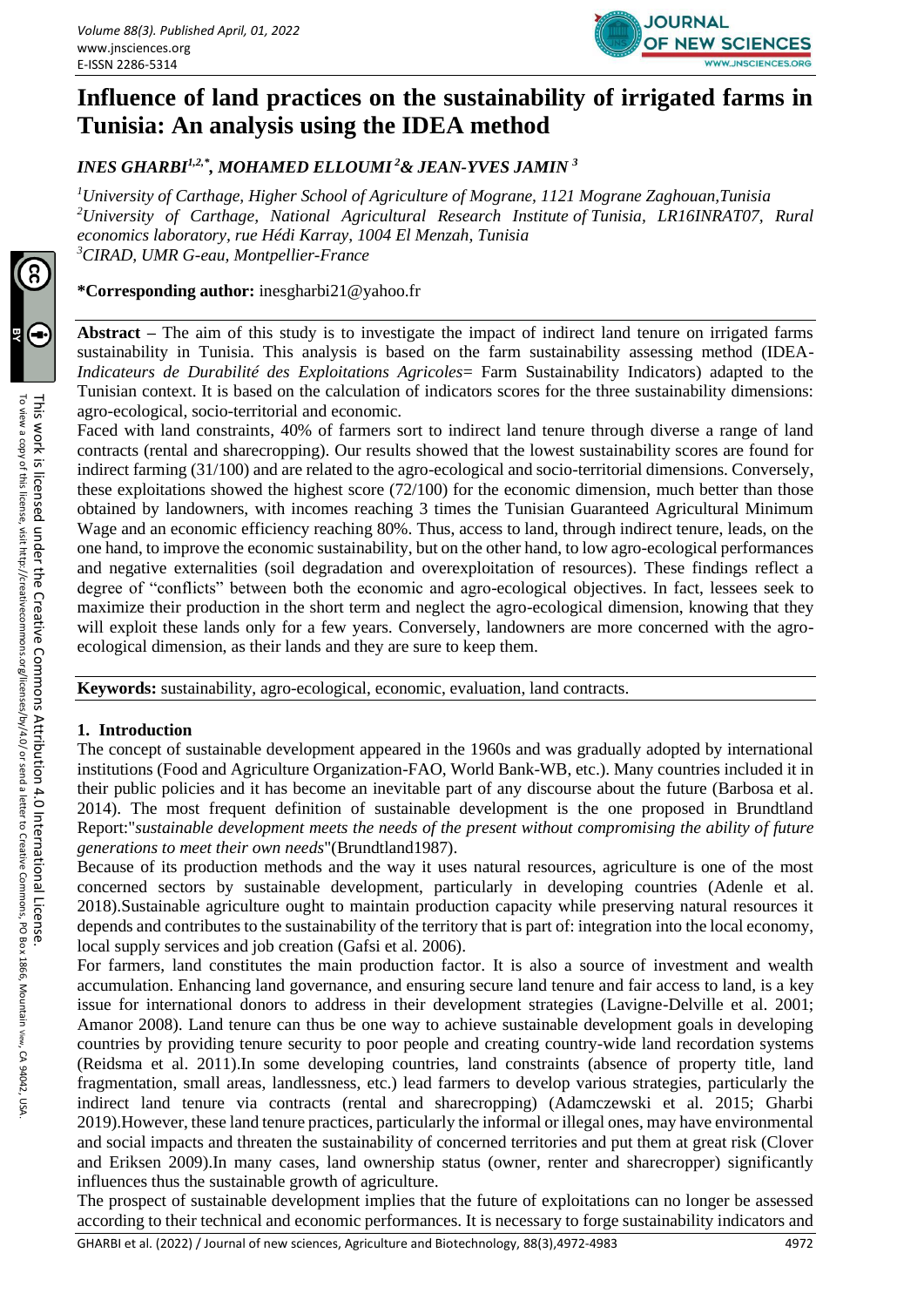

to develop suitable benchmarks (Marchand et al. 2014; Latruffe et al. 2016).It is therefore necessary to develop evaluation tools built on sustainability indicators and performance scores (Schindler et al. 2015), but also to focus more on calculating indicators than on their determinants (Pham and Smith 2013).These methods for assessing the farms sustainability should also allow farmers to identify levers to improve their farms' performance, and public authorities to broaden their technical advice and identify tools for addressing sustainability issues (Zahm et al. 2019).

Various methods, such as RISE (Häni et al. 2003) and MOTIFS (Meul et al. 2008), have been developed to study farms' sustainability, but mainly in developed countries and to a very lesser extent in developing countries (Fadul-Pacheco et al. 2013).Among these methods, IDEA (*Indicateurs de Durabilité des Exploitations Agricoles*/Farm Sustainability Indicators) enables to the description of the global performance of farms, taking into account the three dimensions of sustainability: agro-ecological, socio-territorial and economic. This method allows a thorough analysis of each sustainability aspect includes all dimensions of the farm and is compatible with different contexts (Zahm et al. 2008).

The present study aims to investigate the impact of farmers' land practices and land contracts on the farms' sustainability within an irrigated area in the northwest of Tunisia, using the IDEA method adapted to the Tunisian context.

# **2. Methodology**

# **2.1.Study area**

The study area is the irrigation scheme of Gaâfour, located in the Siliana governorate in the northwest of Tunisia (Fig.1) which is supplied with surface water from the Siliana dam.

It covers a total irrigable area of 1,728 ha including 1,261 ha (73%) of private lands belonged by 196 owners and 467 ha (27%) are public lands allocated by the State to smallholders and private companies. There are 59% of public lands are allocated for long periods (15 or 40 years) to 98 young farmers with a dual objective of creating jobs for unemployed young people in rural areas and rejuvenating the agricultural population (Gharbi et al. 2018).The individual plots sizes range from 2.5 to 3.5 ha.

Within the Gaâfour area, indirect land tenure is widespread. It is present on 56% of irrigable lands where 27% of them are public lands allocated to settlers and leased by their beneficiaries and 29% are private lands. Different contracts, rental or sharecropping, formal or informal (long term, or limited to one growing season) are signed with various actors (other private farmers, State settlers, and landless farmers).



**Figure 1.** Location of Gaâfour area (Siliana-Tunisia)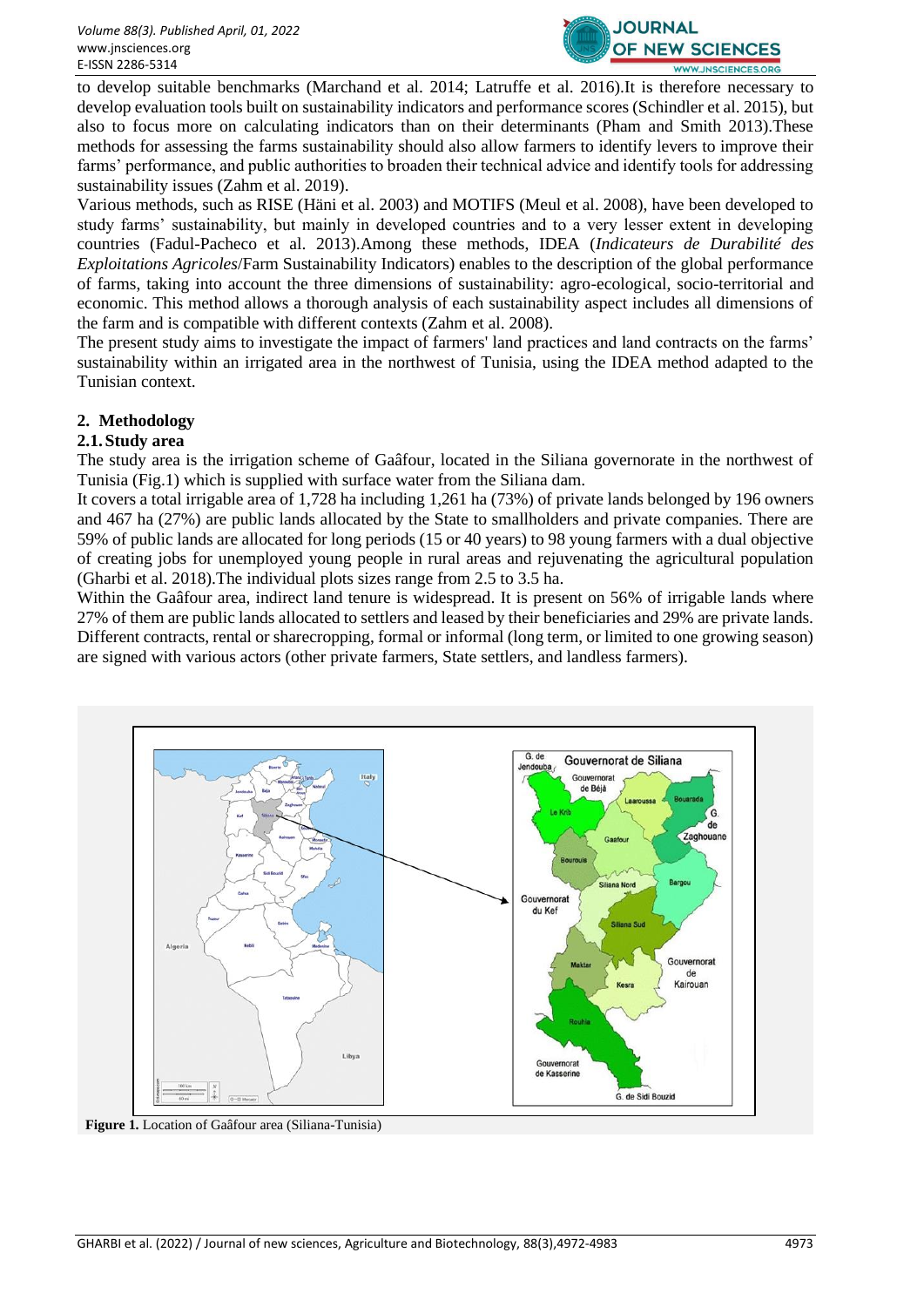

## **2.2.Methods**

Our methodological approach was first based on open exploratory interviews that were carried out with the regional agricultural administration staff and different categories of farmers (owners, State beneficiaries, tenants, and sharecroppers) to understanding the different ways of exploiting the irrigable lands within the perimeter. Before starting our systematic detailed surveys, the farmers were randomly interviewed in their fields and asked to describe their farm's background and current situation (total area, land tenure, land origin, crop rotation). They were also requested to explain how they manage land constraints and opportunities. At the end of this exploratory stage, a combination of the survey results as well as data provided by the agricultural administration, allowed to draw up the first classification of all the operators within the area (State beneficiaries and farmer owners) according to the land exploitation modes (land exploited by its recipient or owner, land given up for rent/ sharecropping, abandoned land).

Using this first classification, we selected our sample, for more detailed surveys. This sample was to ensure representativeness and allow the results to be generalized to all operators in the area. Therefore we proceeded according to the stratified sampling method, which consists in subdividing the parent population into homogeneous strata or classes (classification already carried out according to the land tenure status) and in choosing in each stratum several of farmers to be surveyed to reach, in the sample, the same proportions for each stratum, as in the target population. Our sample was selected, besides the type of land tenure (direct, indirect, and mixed), according to the cultivated total area and to the cropping system practiced.

In a second step, detailed qualitative and quantitative surveys were carried out among 35 State beneficiaries and 50 farmer-owners. Concerning the land given up for indirect use (rent/ sharecropping), the surveys were carried out both with the assignors (beneficiaries and owners) and the lessees (tenants and sharecroppers) of the land. Before the detailed surveys, a finer typology of holdings was carried out, for our sample, according to the land status of the plots (direct land tenure, indirect land tenure, mixed land tenure), both for State beneficiaries and for owners. The development of this typology will enableus, on the one hand, to analyze, for each type, the cropping and livestock systems and to explain the farmers' practices to meet their economic, social and productive goals. On the other hand, it will allow us to assess the farms' sustainability according to their land status. Indeed, detailed surveys were carried out for each identified type.

In a third step, a sustainability assessment was carried out for the different identified types of farms using the IDEA method, an innovative tool to assess sustainability (Zahm et al. 2008). The objective is to analyze the impact of farmers' practices, particularly renting and sharecropping, on the three dimensions of farms' sustainability. Sustainability indicators are often focused on the environmental dimension, while neglecting economic and social dimensions (Latruffe et al. 2016). However, the IDEA method qualifies the overall performance of farms in the three dimensions of sustainability: agro-ecological, socio-territorial and economic. It was therefore the most suitable to meet our objective. The main hypothesis of the IDEA method is that it is possible to quantify the performance of various components of an agricultural system by assigning them a numerical score, then to weigh and aggregate this information to obtain a score for each of the three dimensions (Zahm et al. 2008).

The IDEA method, developed in an European context, has been adapted to other contexts: e.g. Mexico (Salas-Reyes et al. 2015), Morocco (Baccar et al. 2019) and Lebanon (Ghadban et al. 2013).This method has also been adapted by ourselves to the Tunisian context and our study area. We have kept the same components for the three dimensions, but we made modifications for some indicators and their calculation. As examples: - For the "Diversity" component of the agro-ecological dimension, we removed the "permanent meadow" criterion from the calculation of the "diversity of perennial crops" indicator (A2).

- For the "Space organization" component of the agro-ecological dimension and the "ecological regulation zone" indicator (A8), we capped the score at 6, and we adapted the calculation method to our study area. We also removed the indicator "contribution to environmental issues" (A9), as in our case there is no territorialized specification to assess this indicator.

- For the "products and land quality" component of the socio-territorial dimension, for the "quality approach" indicator (B1), there are no officially recognized standards or labels in the region (red label, organic farming, etc.). However, there are productions whose quality Tunisian consumers usually associate with their territorial origin. We capped the score at 6.

- For the "employment and services" component of the socio-territorial dimension and the "service, pluriactivity" indicator (B8), we removed the agro-tourism and educational farm criteria, as they are not relevant in our study area (Table 1).Finally, we used 41 indicators (grid adapted to our study area):17 for the agro-ecological dimension, 18 for the socio-territorial dimension and 6 for the economic dimension; they are composed of elementary items characterizing a practice and contributing to the final value of the indicator. The number of sustainability units allocated to each indicator ranges from zero (even if the sum of elementary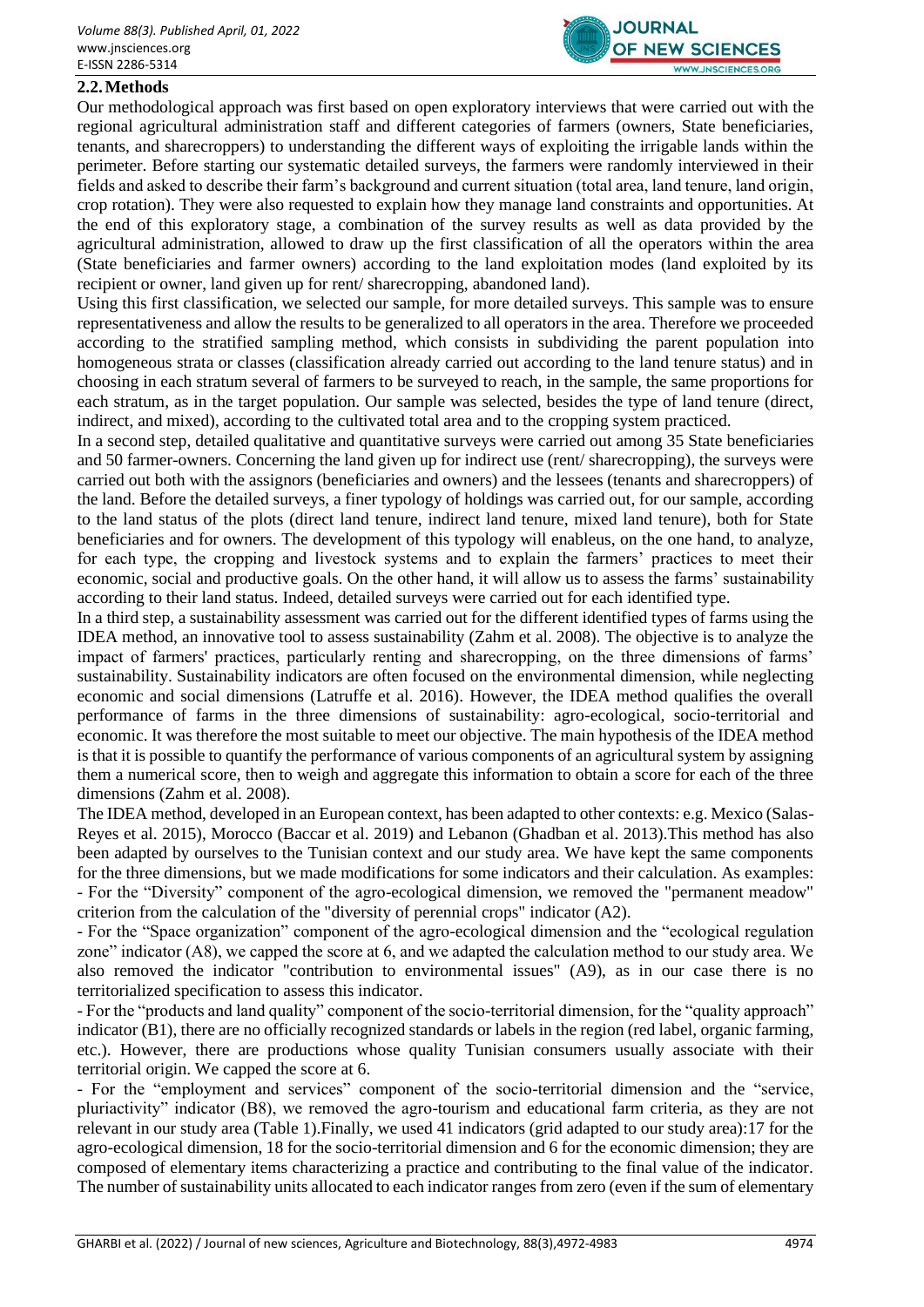

items is negative) and a maximum value that is specific to each indicator (even if the sum of its elementary items is higher) (Table 1).

The score of a farm, for each of the three sustainability dimensions, is the sum of the sustainability points obtained for the various indicators of the considered dimension. To calculate them, we used the farmers' information provided during our detailed surveys and some regional technical references (regional variety, organic waste management, etc.).The IDEA method does not combine the three dimensions' scores, but considers that the real level of a farm's sustainability corresponds to the lowest value among the three dimensions: this dimension is the one limiting sustainability and on which the farmer should focus his efforts (Zahm et al. 2008).

|                   | Table 1. Dimensions, components and indicators of the IDEA method |                      |                                          |            |
|-------------------|-------------------------------------------------------------------|----------------------|------------------------------------------|------------|
| Dimensions (3)    | Components (10)                                                   |                      | Indicators (42)                          | Limits     |
|                   |                                                                   | $\mathbf{A1}$        | Diversity of annual crops                | $0$ to 14  |
|                   | <b>Diversity</b>                                                  | A2                   | Diversity of perennial crops             | 0 to 10    |
|                   |                                                                   | A <sub>3</sub>       | Animal diversity                         | $0$ to 14  |
|                   |                                                                   | A <sub>4</sub>       | Conservation of genetic heritage         | $0$ to 6   |
|                   |                                                                   | A <sub>5</sub>       | Crop rotation                            | $0$ to $8$ |
| Agro-ecological   |                                                                   | A6                   | Dimension of fields                      | $0$ to 6   |
|                   |                                                                   | A7                   | Management of organic waste              | $0$ to 5   |
|                   | <b>Organization of space</b>                                      | A8                   | Ecological buffer zones                  | $0$ to 6   |
|                   |                                                                   | A9                   | Improvement of the space                 | $0$ to 5   |
|                   |                                                                   | ${\bf A10}$          | Stocking rate                            | $0$ to $3$ |
|                   |                                                                   | A11                  | Fertilization                            | $0$ to $8$ |
|                   |                                                                   | A12                  | Manure management                        | $0$ to $3$ |
|                   |                                                                   | A13                  | Pesticides                               | 0 to 13    |
|                   | <b>Farming practices</b>                                          | A14                  | Veterinary products                      | $0$ to $3$ |
|                   |                                                                   | A15                  | Soil protection                          | $0$ to 5   |
|                   |                                                                   | A16                  | Water management                         | $0$ to $4$ |
|                   |                                                                   | A17                  | Energy dependency                        | 0 to 10    |
|                   | <b>Total</b>                                                      |                      |                                          | /100       |
|                   |                                                                   | B1                   | <b>Ouality process</b>                   | $0$ to $6$ |
|                   |                                                                   | B2<br>B <sub>3</sub> | Valorization of the building patrimony   | $0$ to $8$ |
|                   | Quality of products and<br>the land                               |                      | Non-organic waste management             | $0$ to 5   |
|                   |                                                                   | B <sub>4</sub>       | Access to the property                   | $0$ to 5   |
|                   |                                                                   | B <sub>5</sub>       | Social involvement                       | $0$ to 6   |
|                   |                                                                   | <b>B6</b>            | Short trade value chains                 | $0$ to $8$ |
|                   |                                                                   | B7                   | Enhancement of local resources           | $0$ to 6   |
|                   | <b>Employment and services</b>                                    | <b>B8</b>            | Services and multiple activities         | $0$ to 5   |
|                   |                                                                   | <b>B9</b>            | Contribution to employment               | $0$ to 6   |
|                   |                                                                   | <b>B10</b>           | Collective work                          | $0$ to 5   |
|                   |                                                                   | <b>B11</b>           | Probable farm sustainability             | $0$ to $3$ |
| Socio-territorial |                                                                   | <b>B12</b>           | Dependence on commercial concentrates    | 0 to 10    |
|                   |                                                                   | <b>B13</b>           | Animal welfare                           | $0$ to $3$ |
|                   | <b>Ethics</b><br>and<br>human                                     | <b>B14</b>           | Training-education                       | $0$ to 6   |
|                   | development                                                       | <b>B15</b>           | Labor intensity                          | $0$ to $7$ |
|                   |                                                                   | <b>B16</b>           | Quality of life                          | $0$ to $6$ |
|                   |                                                                   | <b>B17</b>           | Isolation                                | $0$ to $3$ |
|                   |                                                                   | <b>B18</b>           | Quality of buildings                     | $0$ to $4$ |
|                   | <b>Total</b>                                                      |                      |                                          | /100       |
|                   | <b>Viability</b>                                                  | C1                   | Economic viability                       | 0 to 20    |
|                   |                                                                   | C <sub>2</sub>       | Economic specialization rate             | 0 to 10    |
|                   | Independence                                                      | C <sub>3</sub>       | Financial autonomy                       | 0 to 15    |
| <b>Economic</b>   |                                                                   | C <sub>4</sub>       | Sensibility to government subsidies      | 0 to 10    |
|                   | <b>Transferability</b>                                            | C <sub>5</sub>       | Transferability                          | 0 to 20    |
|                   | <b>Efficiency</b>                                                 | C6                   | The efficiency of the productive process | 0 to 25    |
|                   | Total                                                             |                      |                                          | /100       |

# **3. Results and discussion**

# **3.1.Land tenure and diversity of farms**

The main types of farmers identified according to land tenure are presented in the table 2. Four types, for State beneficiaries (young farmers) and farmer-owners, are thus distinguished.

Lessees of plots rented out by owners or settlers (types  $Y^3$  and  $O^3$ ) can be other young farmers (type  $Y^2$ ), other owners within the irrigation scheme (type  $O^2$ ), owners with only rain-fed land, or landless farmers. These lessees use irrigated land through formal contracts (30% of owned land), or informal contracts (70% of owned land and 100% of public land as this is prohibited by law).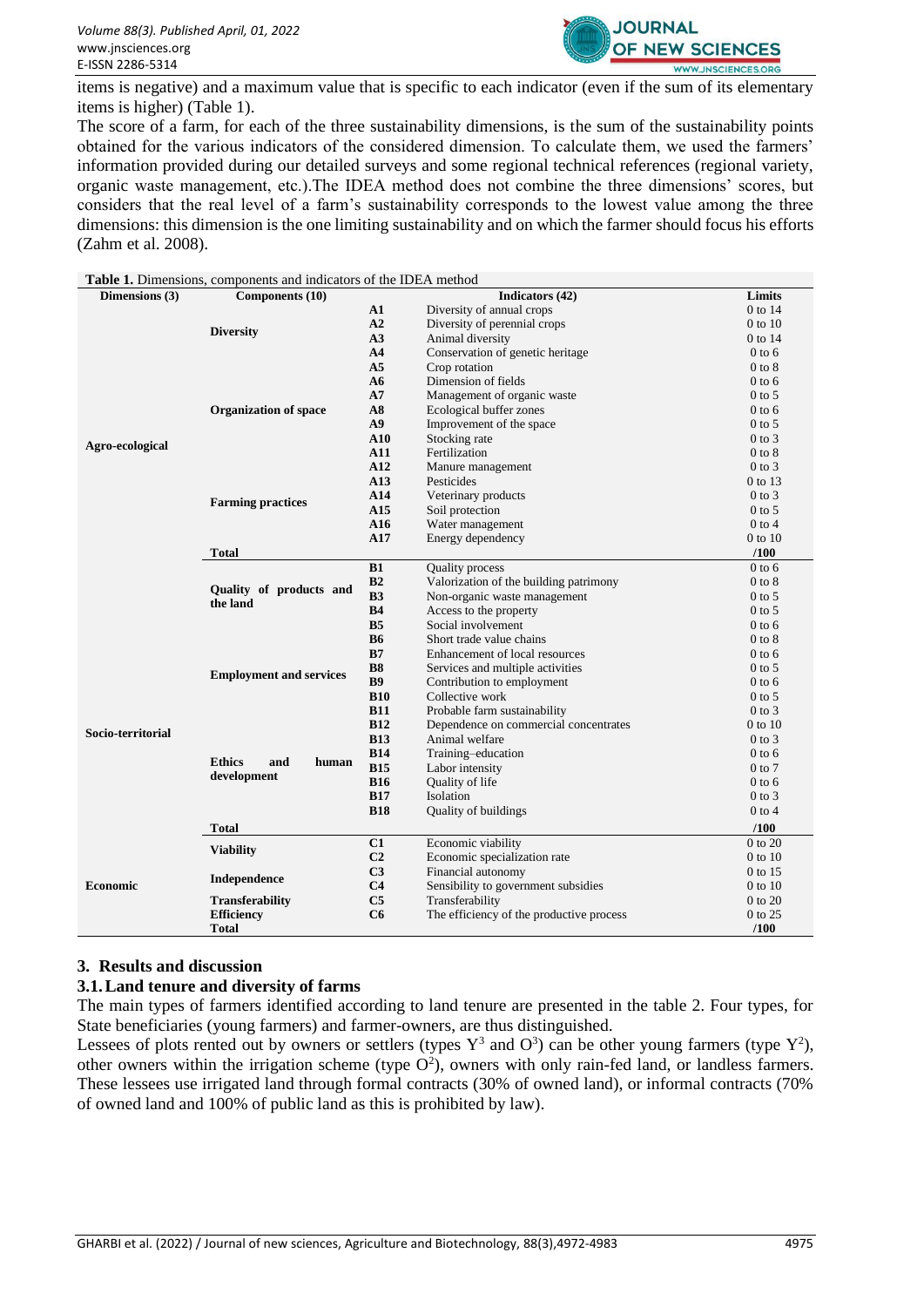

#### **Table 2.** Types of farmers according to their land tenure system

|                                     | Young farmers (State beneficiaries) |              |                              |             |               | <b>Owner farmers</b>  |  |  |  |
|-------------------------------------|-------------------------------------|--------------|------------------------------|-------------|---------------|-----------------------|--|--|--|
|                                     |                                     |              | <b>Number</b>                |             | <b>Number</b> |                       |  |  |  |
| <b>Land tenure</b>                  | <b>Type</b>                         | <b>Total</b> | <b>Investigated</b><br>(36%) | <b>Type</b> | <b>Total</b>  | Investigated $(26\%)$ |  |  |  |
| <b>Owner farming</b>                | Type $Y^1$                          | 27           | 10                           | Type $O1$   | 90            | 23                    |  |  |  |
| Farmers who only exploit their land |                                     |              |                              |             |               |                       |  |  |  |
| (owned or allocated)                |                                     |              |                              |             |               |                       |  |  |  |
| Farming both own land and other     | Type $Y^2$                          | 23           | 8                            | Type $O^2$  | 35            | 9                     |  |  |  |
| Farmers who exploit their land and  |                                     |              |                              |             |               |                       |  |  |  |
| also rent other plots               |                                     |              |                              |             |               |                       |  |  |  |
| <b>Renting/Sharecropping</b>        | Type $Y^3$                          | 20 Lessees   | 9Lessees                     | Type $O^3$  | 34 Lessees    | 10 Lessees            |  |  |  |
| Owners and settlers who concede     |                                     |              |                              |             |               |                       |  |  |  |
| their land to other farmers under   |                                     |              |                              |             |               |                       |  |  |  |
| leasehold arrangements              |                                     |              |                              |             |               |                       |  |  |  |
| <b>Unexploited land</b>             | Type $Y^4$                          | 4            |                              | Type $O4$   | 14            | $\overline{4}$        |  |  |  |
| Owners and settlers who do not crop |                                     |              |                              |             |               |                       |  |  |  |
| their land                          |                                     |              |                              |             |               |                       |  |  |  |

#### **3.2. Sustainability of the different types of farms**

#### **3.2.1. Assessment of overall sustainability**

The mean overall sustainability for all studied farms is low, only 36/100. This value matches the two lowest scoring dimensions, agro-ecological and socio-territorial, both with 36/100, while economic sustainability scores were higher, with an average of  $54/100$  (Table 3). The results related to type  $Y^3$  concerning the lessees of the plots, i.e. the current farmers (even if illegal) and not the initial "young farmers" beneficiaries who are no longer exploiting them. Likewise, the results related to the type  $O<sup>3</sup>$  concerning the lessees effectively farming the plots and not the landowners, who are no longer farmers.

Large differences in sustainability scores between the different types of farmers can be observed, due to differences in farming strategies and techniques. These differences are also linked to the land tenure status of the plots (owner farmed or not).Thus, farmers who directly exploit their land, either allocated by the State or under private ownership, and who also rent other plots (types  $Y^2$  and  $O^2$ ) have the highest overall sustainability score, which corresponds to the agro-ecological dimension (Table 3). This overall score reaches 41% for farmers of type  $Y^2$  and 47% for type  $O^2$ . These farmers have also good scores for the economic dimension, reaching 65% (Table 3).Indeed, renting land, combined with farming land under private ownership or long-term allocation by State, enables these farmers to reach the best sustainability situation. Conversely, the lowest sustainability scores are found (except for abandoned farms) with types  $Y^3$  and  $O^3$ ,

which are based on renting land by lessees who are, for our sample, either land owners farmers cultivating only irrigated plots or landless farmers. Therefore, these farmers do not have their base of irrigated land to ensure minimum sustainability. Their sustainability score does not exceed 31% of the maximum score. The scores relating to agro-ecological and socio-territorial dimensions are very low. They reach only respectively 31% and 34% of the maximum score for lessees of public lands (type  $Y^3$ ), and 36% and 28% of the maximum score for lessees of private lands (type  $O^3$ ). However, for the economic dimension, lessees of type  $Y^3$  and  $O^3$ have the highest scores; cumulating up to 75% of the maximum score (Table 3). Farmers with the lowest agro-ecological and socio-territorial sustainability are also those who, in contrast, have the best economic sustainability.

**Table 3.** Sustainability scores of the different types of farmers in Gaâfour

| <b>Types of farmers</b>                      | Overall<br>sustainability | Agro-ecological | <b>Sustainability dimensions</b><br>Socio-territorial | <b>Economic</b> |  |
|----------------------------------------------|---------------------------|-----------------|-------------------------------------------------------|-----------------|--|
| Type $Y^1$ (Owner farming)                   | 34/100                    | 38/100          | 36/100                                                | 34/100          |  |
| Type $Y^2$ (Farming both own land and other) | 41/100                    | 41/100          | 44/100                                                | 54/100          |  |
| Lands of $Y^3$ (Renting/Sharecropping)       | 31/100                    | 31/100          | 34/100                                                | 72/100          |  |
| Type $Y^4$ (Unexploited land)                | 0/100                     | 0/100           | 0/100                                                 | 0/100           |  |
| Average for young farmers' lands             | 35/100                    | 35/100          | 36/100                                                | 51/100          |  |
| Type $O^1$ (Owner farming)                   | 40/100                    | 40/100          | 42/100                                                | 59/100          |  |
| Type $O^2$ (Farming both own land and other) | 47/100                    | 47/100          | 51/100                                                | 65/100          |  |
| Lands of $O^3$ (Renting/Sharecropping)       | 28/100                    | 36/100          | 28/100                                                | 69/100          |  |
| Type $O4$ (Unexploited land)                 | 0/100                     | 0/100           | 0/100                                                 | 0/100           |  |
| <b>Average for owners' lands</b>             | 37/100                    | 37/100          | 37/100                                                | 57/100          |  |
| Average for the whole irrigated scheme       | 36/100                    | 36/100          | 36/100                                                | 54/100          |  |

The analyses of the results by sustainability dimension are detailed in the following section.

#### **3.2.2. Sustainability assessment by dimension**

#### *Agro-ecological dimension*

The average score for the agro-ecological dimension shows that all studied farms in Gaâfour area, whatever the land tenure mode, are not sustainable for this dimension (Table3). This is particularly notice able for lands exploited through rental (types  $Y^3$  and  $O^3$ ) which have the lowest scores.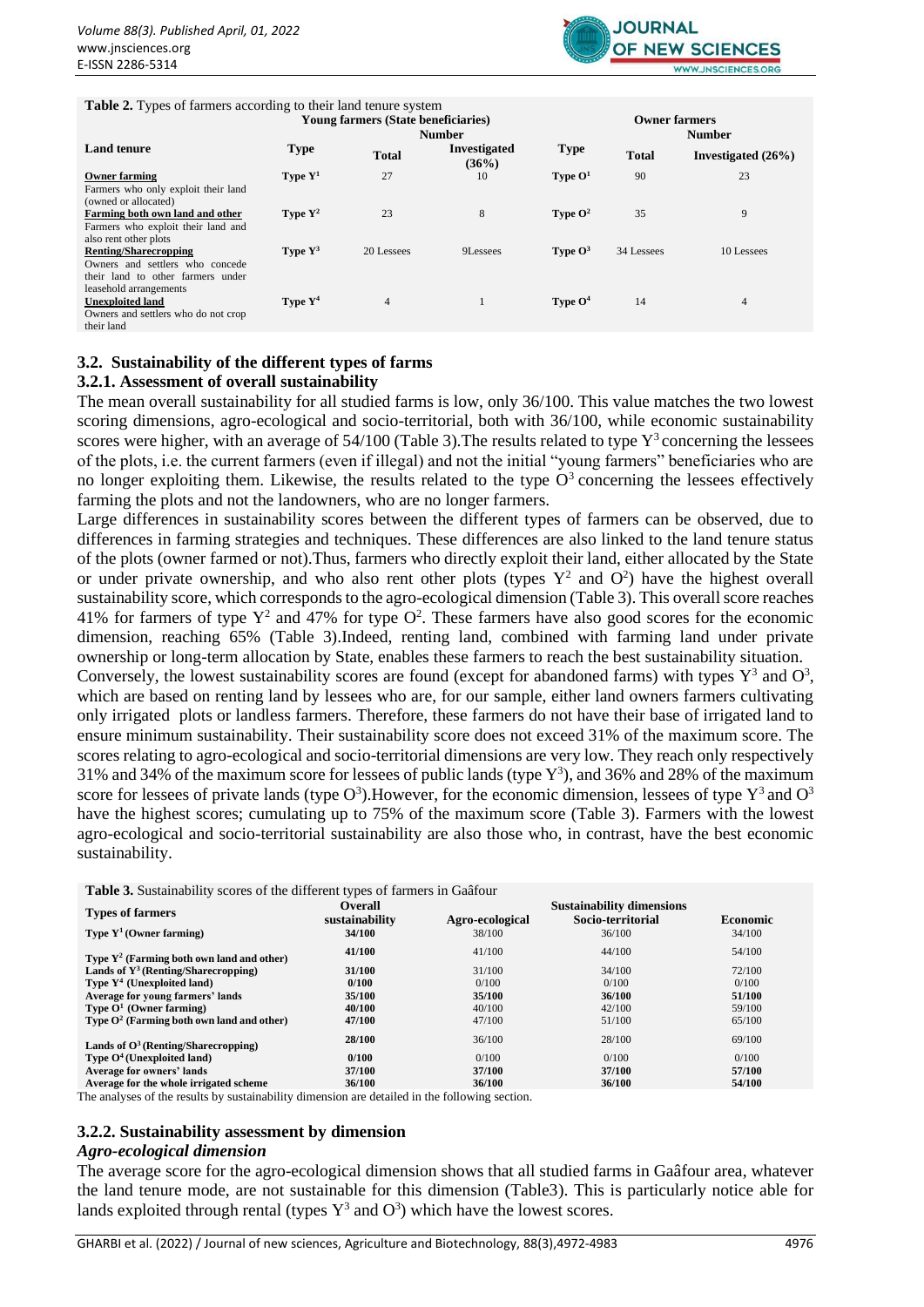

The farmers who limit their activity to their own lands in order to seek stability (types  $Y^1$  and  $O^1$ ), most of which exploit cereal farms (young farmers) or olive and almond trees (the owners), have a higher agroecological sustainability (38% for  $Y^1$  and 40% for  $O^1$ ) than the farmers following a logic of land extension and production diversification, particularly those renting land (types  $Y^3$  and  $O^3$ ) with 31% and 28% respectively (Table 3). As tenants do not have private land, they cannot afford to invest in agro-ecological techniques that are only worthwhile in a medium-term, whereas they may be expelled from their plots at the end of each growing season.

The fairly widespread low scores for agro-ecological sustainability have several origins.

First, for all farmers, whatever their land tenure status, this is linked to the poor diversification of annual crops which are limited to 2 or 3 species (common wheat, durum wheat, onion, potato, pepper, tomato), to the limited place of legumes in crop rotation (linked to the low place of livestock) and also to the low presence of perennial crops (olive and fruit trees cover only 19% of the irrigable surface). Both the indicators "diversity of annual crops" and "diversity of perennial crops" get low scores, ranging respectively between 3 and 8  $(14)$  and 1 and 6  $(10)$  (Table 4).

The more a production system promotes diversification and integration of agricultural and livestock activity, the higher its sustainability is (Dugué et al. 2014). Diversity limits risks related to economic fluctuations (selling price variance, variations in the level of State aid, etc.) and climatic conditions (drought, hail, etc.). Studying the Saïs plain (Morocco), Baccar et al. (2019) also showed that agro-ecological sustainability strongly depends on the diversification of activities.

| $\circ$<br>c |                                                                              |                    |                                 |       |                |                     |              |               |                |                      |                |                   |                |                     |  |
|--------------|------------------------------------------------------------------------------|--------------------|---------------------------------|-------|----------------|---------------------|--------------|---------------|----------------|----------------------|----------------|-------------------|----------------|---------------------|--|
|              | Scores of some indicators of the agro-ecological dimension of sustainability |                    |                                 |       |                |                     |              |               |                |                      |                |                   |                |                     |  |
|              | Diversity of<br>annual crops                                                 |                    | Diversity of<br>perennial crops |       |                | Animal<br>diversity |              | Crop rotation |                | <b>Fertilization</b> |                | <b>Pesticides</b> |                | Water<br>management |  |
|              | Score <sup>1</sup>                                                           | Max                | <b>Score</b>                    | Max   |                | Max                 | <b>Score</b> | <b>Max</b>    | <b>Score</b>   | <b>Max</b>           | <b>Score</b>   | Max               | <b>Score</b>   | Max                 |  |
|              |                                                                              | score <sup>2</sup> |                                 | score | <b>Score</b>   | score               |              | score         |                | score                |                | score             |                | score               |  |
| Type $Y^1$   |                                                                              | 14                 |                                 | 10    |                | 14                  |              | 8             | 4              | 8                    | 8              | 13                | 3              | 4                   |  |
| Type $Y^2$   |                                                                              | 14                 |                                 | 10    | $\overline{2}$ | 14                  | 4            | 8             | 3              | 8                    | $\overline{4}$ | 13                | 3              | 4                   |  |
| Type $Y^3$   |                                                                              | 14                 |                                 | 10    |                | 14                  | $\sim$       | 8             | $\overline{2}$ | 8                    | $\overline{2}$ | 13                | $\overline{4}$ | 4                   |  |
| Type $O1$    |                                                                              | 14                 |                                 | 10    |                | 14                  |              | 8             | 4              | 8                    | $\overline{4}$ | 13                | 3              | 4                   |  |
| Type $O^2$   | 8                                                                            | 14                 | 6                               | 10    | ◠              | 14                  |              | 8             | $\bigcap$      | 8                    | 3              | 13                | 4              | 4                   |  |
| Type $O^3$   |                                                                              | 14                 | $\Omega$                        | 10    |                | 14                  |              |               | $\bigcap$      | 8                    | $\Omega$       | 13                | 4              | 4                   |  |

**Table 4.** Indicators Scores of the agro-ecological dimension of sustainability

Furthermore, the narrowness of the areas farmed (42% of farms have a surface of less than 3ha while only 10% have farms exceeding 10ha) does not enable farmers to diversify their production. Farmers who have small surface remain limited to two or three annual crop species, for our sample.

The low tree growing presence is linked to the insecure land tenure status for both State beneficiaries and tenants. For State-owned lands (types  $Y^1$  and  $Y^2$ ), few farmers are taking the risk of planting trees on land they do not own. Only 20% of "young farmers" plant trees. They are often the older ones, who consider themselves as owners of these lands, due to the duration of their occupancy, and thus ignore the uncertainty about their future and plant trees.

Paradoxically, this land uncertainty is also present among owners (types  $O<sup>1</sup>$ and  $O<sup>2</sup>$ ), because of problems occurring between heirs over land division: as long as this is not settled (and it could take years, even decades), planting trees is too risky and would be an additional source of conflict. Therefore, land owners only plant trees when they have no conflicts with the other heirs, i.e. when the intra-family land distribution<sup>3</sup> has been made and when each heir has a "proof" for his inherited share. As tenure is unsecure, it prevents farmers from making heavy investments in planting trees. Therefore, only 40% of owners plant trees.

Land conflicts between heirs may also lead some owners to abandon their irrigable land, as it happened to some of the interviewed farmers (type  $O<sup>4</sup>$ ). Within the perimeter, 39ha are unexploited and abandoned by their owners. However, the situation of these lands is not so serious as for lands abandoned by young farmers (type  $Y^4$ ) because of salinity (10ha) (Table 2): even if it covers more surface, the production capacity of plots not cropped because of inheritance problems is not altered, or even, on the contrary, may improve, since these lands left uncultivated will have a natural increase in fertility, thanks to a long fallow.

Secondly, the low score for this agro-ecological dimension also results from the lack of livestock farming (both on owned and rented farms). Even the few farmers (10% of the total) who live inside the irrigation scheme do not all breed livestock, owing to an increase in concentrated feed prices, but also due to security concerns (risk of cattle rustling). Hence, only 5% of the young farmers and 9% of the private farmers practice

GHARBI et al. (2022) / Journal of new sciences, Agriculture and Biotechnology, 88(3),4972-4983 4977

<sup>1</sup>Average score accumulated by farms of each type.

<sup>&</sup>lt;sup>2</sup>Maximum score defined by IDEA method.

<sup>&</sup>lt;sup>3</sup>Intra-family land distribution of land property is done formally (i.e. with witnesses) between heirs but not officially registered, meaning that the same family property title is kept.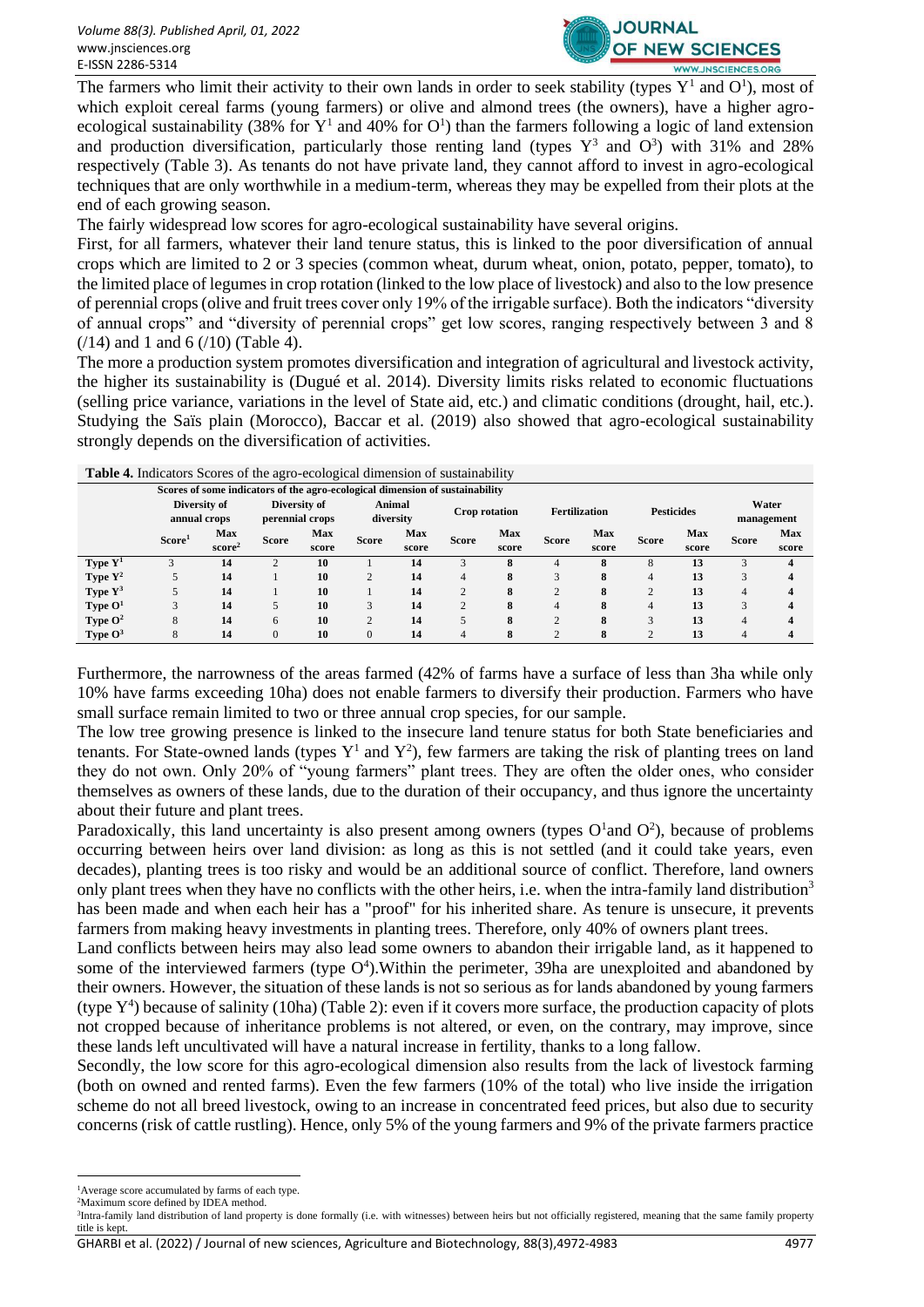

livestock breeding. As a result, the "animal diversity" indicator has a very low score and does not exceed 3/14 (Table4).

The absence of livestock and consequently of organic fertilizers penalizes the sustainability of farms, which are more vulnerable and more dependent on chemical fertilizers bought on the market. Indeed, regular maintenance of soil fertility is more problematic for farms without livestock, as they have no means to compensate for the mineralization of their soil organic matter.

For tenants' farms (types  $Y^3$  and  $O^3$ ), the low score for the agro-ecological dimension is also linked to their agricultural practices. The logic of annual crops intensification for these farmers (rain-fed farmers and landless farmers) leads them to high use of fertilizers and pesticides.

The score assigned to the "fertilization" indicator is estimated, for tenants' farms (types  $Y^3$  and  $O^3$ ), at 2/13 on average, only 15% of the maximum score. Conversely, for farms combining owned and rented plots (types  $Y^2$  and  $O^2$ ), the score assigned to this indicator is also low, 3/13 on average (Table 4). Quantities of nitrogen supplied are high, ranging, on average, between 55 and 85 kg/ha, which reflects that most of the tenant farmers adopt practices representing pollution risks and threats to the ecosystem. These practices have a degrading effect on soil and land productivity in both the medium and long term. These farms are not sustainable and such practices can lead to land degradation.

Indeed, lessees seek short-term maximization of land and water productivity. They do not invest in caring for soil fertility. They focus on their economic objective and neglect the agro-ecological dimension, since they know that they can only exploit these lands for a few years or even one growing season. Conversely, farmer-owners are more concerned with the agro-ecological dimension as it is their land and they are fairly sure to keep it.

Unlike these pollution risk practices, the studied farms are also characterized by other practices more in line with sustainability. They use water-saving techniques, such as drip and spray irrigation, on over 60% of irrigated areas. This leads to the maximum score for this water management criterion for many farmers (Table 4). This practice depends on the water resources available in the dam as well as on the kind of crops grown (drip irrigation is used for vegetables and fruit trees, but not for forage and cereals irrigated with sprinklers).

# *Socio-territorial dimension*

For all farms, the score relating to the socio-territorial dimension is low, 36/100 (Table3).This is linked weakness of farmers' supervision, to the lack of training and the poor integration of farmers in territorial dynamics.

Within the area, only a few farmers have undergone training in the agricultural field, which subsequently influences the way they run their farms and leads to a lack of technical skills in irrigated farming. As a result, the "training" indicator has a low score; it does not exceed 2/6 (Table 5). For young farmers' land abandoned because of salinity (type  $Y^4$ ), this is partly the failure of these farmers and their neighbors to master irrigation techniques that have led to salt rising to the surface, thus handicapping their exploitation and reducing their sustainability.

The agricultural administration in charge of extension organizes only few training courses or informative days specifically tailored to small and mid-sized farmers' requirements, which would enable them to improve their production techniques. Most of the farmers do not attend the training courses organized by the agricultural administration. They say, "*We are not interested in these training because they do not fit our own needs*". For their part, of the extension officers at the agricultural administration say that they do not have enough resources (up dated documents, sufficient means of transport) to organize more frequent training.

Farms' sustainability results from relationships that farmers maintain with their environment. Indeed, social tie refers to the farmers' integration in relationship networks with other farmers as with social actors. Within the perimeter, the "social involvement" indicator gets a low score, ranging from 0 to 3 (/6) (Table 5). Farmers' social involvement is limited to some of them joining the Tunisian Union of Agriculture and Fisheries (27% of farmers investigated), the Tunisian Farmers Union (20%), or the local water user association.

Membership in the local water user association is not compulsory; it costs only 5 Tunisian dinars (TD) /year  $(1 \text{ } \in = 3.26 \text{ } \text{T} \text{D} \text{ in } 2022)$ , but only 33% of farmers were members. This results from a large number of tenants (40% of farmers), many of whom exploit lands via informal and illegal contracts (renting State-owned land is forbidden).Yet only owners and State-owned land beneficiaries can become members. Furthermore, tenants, particularly informal ones, jeopardized the sustainability of the water user association, as they sometimes fail to pay their water charges. As owners, who have informally let their lands, refuse to take on these debts, this negatively impact the financial situation of the association, which is no longer able to pay for maintenance costs of the irrigation system.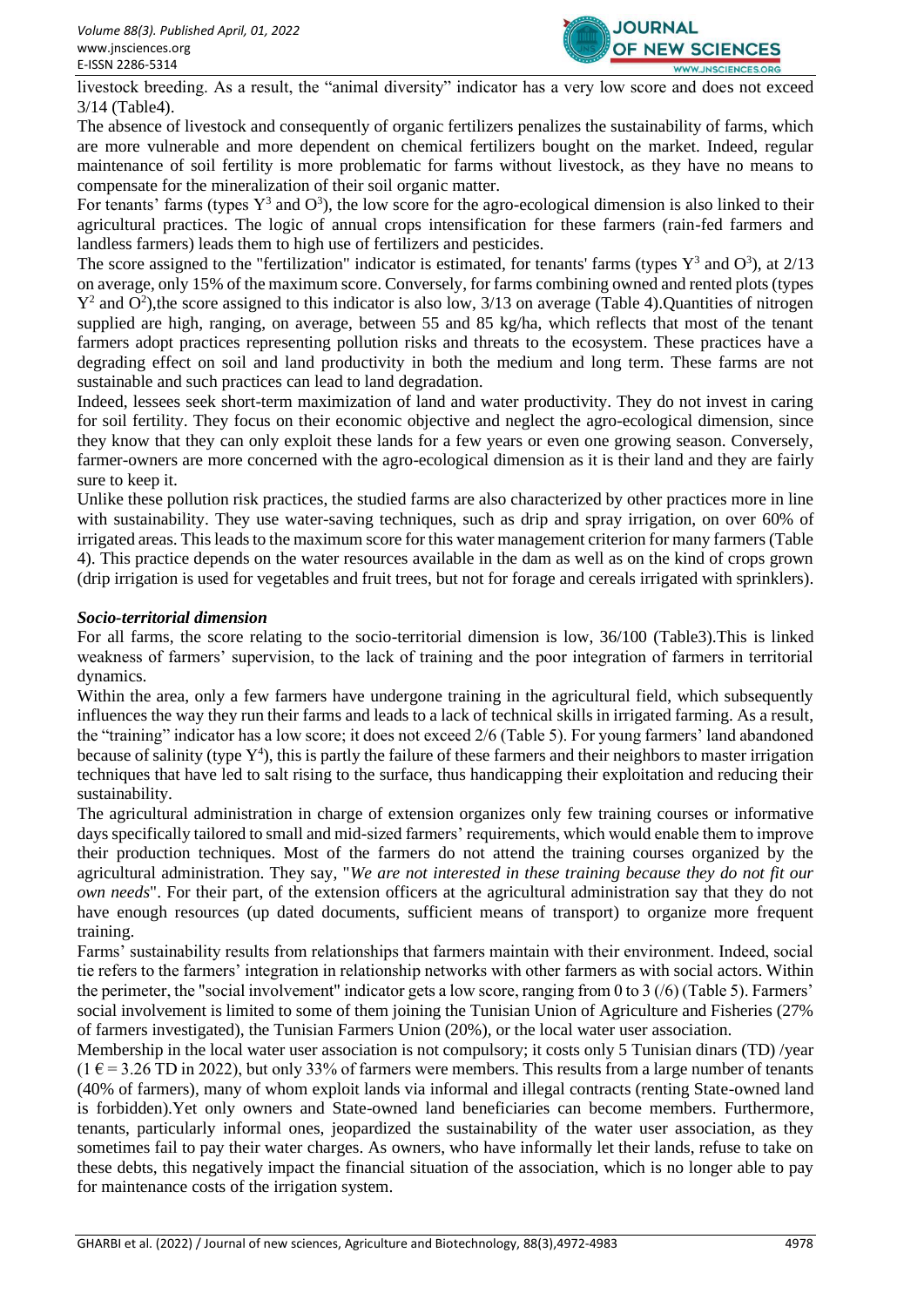

In addition, we can note the lack of Mutual Agricultural Service Societies (professional organizations) and this reflects the weakness of associative dynamics among local actors. These societies could provide their members with various services such as purchasing inputs, processing and marketing farm products. In the 1990s, there was such a society, but it was dissolved following problems between members, due to insufficient trust between them. Farmers say that this failure discourages them from setting a new society. However, some farmers would like to create a society and consider that if farmers work in a collective way they can succeed: "*the best solution is to create a mutual society...through it we could make our voices heard and express our opinion!*.

| <b>Table 5.</b> Indicators scores of the socio-territorial dimension of sustainability |                                                                                |              |              |                                                                                       |              |              |              |                                                  |              |              |              |              |              |              |
|----------------------------------------------------------------------------------------|--------------------------------------------------------------------------------|--------------|--------------|---------------------------------------------------------------------------------------|--------------|--------------|--------------|--------------------------------------------------|--------------|--------------|--------------|--------------|--------------|--------------|
|                                                                                        | Scores of some indicators of the socio-territorial dimension of sustainability |              |              |                                                                                       |              |              |              |                                                  |              |              |              |              |              |              |
|                                                                                        | Services.<br><b>Social involvement</b><br>pluriactivity                        |              |              | Contributionto<br>Probable<br>farn<br><b>Training</b><br>sustainability<br>employment |              |              |              | <b>Intensity labor</b><br><b>Quality of life</b> |              |              |              |              |              |              |
|                                                                                        | <b>Score</b>                                                                   | Max<br>score | <b>Score</b> | Max<br>score                                                                          | <b>Score</b> | Max<br>score | <b>Score</b> | Max<br>score                                     | <b>Score</b> | Max<br>score | <b>Score</b> | Max<br>score | <b>Score</b> | Max<br>score |
| Type $Y^1$                                                                             |                                                                                | n            |              |                                                                                       |              |              |              |                                                  |              |              |              |              |              | n.           |
| Type $Y^2$                                                                             |                                                                                | 6            |              |                                                                                       |              |              |              |                                                  |              |              |              |              |              |              |
| Type Y <sup>3</sup>                                                                    |                                                                                | 6            |              |                                                                                       |              |              |              |                                                  |              |              |              |              |              |              |
| Type $O1$                                                                              |                                                                                | 6            |              |                                                                                       |              |              |              |                                                  |              |              |              |              |              |              |
| Type $O^2$                                                                             |                                                                                | 6            |              |                                                                                       |              |              |              |                                                  |              |              |              |              |              |              |
| Type $O^3$                                                                             |                                                                                | 6            |              |                                                                                       |              | o            |              |                                                  |              |              |              |              |              | 6            |

Sustainable agriculture generates employment and absorbs surplus labor. Within the irrigation scheme, tenants renting lands of types  $Y^3$  and  $O^3$  and  $Y^2$  and  $O^2$  farmers are the most involved in job creation. The score assigned to the "contribution to employment" indicator reaches 67% of the maximum score (Table 5). The exploitation of several plots and the diversity of their activities lead farmers to employ permanent workers (transport of equipment, agricultural tasks, and surveillance) most of whom where young people from the area. Moreover, they employ seasonal workers (planting, weeding, and harvesting); 80% of the mare from the territory. Conversely, owner farms (types  $Y^1$  and  $O^1$ ), which produce only cereals and a few vegetable crops, do not contribute to creating jobs and their score does not exceed 40% of the maximum score (Table 5).

Moreover, while land contracts contribute to improving the farmers' economic situation (running several irrigated plots enables farmers to diversify their activities and increase their incomes), they also lead to increased land concentration. This benefits a small number of farmers who own the most financial means, and therefore leads to social marginalization for farmers with low levels of capital (financial and land). Some tenant's farmers crop a large number of plots, up to 6, with a total irrigated area of 45ha.

# *Economic dimension*

Assessing farms' economic sustainability with the IDEA method goes beyond the analysis of their short- and medium-term economic viability, and extends to their economic independence, transferability and efficiency (Zahm et al. 2008).

Farmers who exploit only their land (types  $Y^1$  and  $O^1$ ) generate an average income ranging from one to two times the Guaranteed Agricultural Minimum Wage (called SMAG in French) in Tunisia (390 TD/month) (Table 6) which means a low to medium economic viability. This situation affects the attractiveness of the agricultural profession and the settlement in rural areas. Such is the case for some" young farmers" (45% of type  $Y^3$ ) who left their farm after successive failures and rented their plots to other farmers.

| <b>Table 1.</b> The economic viability of studied farms (compared to the Guaranteed Agricultural Minimum Wage – SMAG in French) |          |               |                  |           |  |  |  |  |  |
|---------------------------------------------------------------------------------------------------------------------------------|----------|---------------|------------------|-----------|--|--|--|--|--|
| <b>Farm income</b>                                                                                                              |          |               |                  |           |  |  |  |  |  |
|                                                                                                                                 | $<$ SMAG | 1 to $2*SMAG$ | 2.5 to $3*$ SMAG | $>3*SMAG$ |  |  |  |  |  |
| Types of farms                                                                                                                  |          |               |                  |           |  |  |  |  |  |
| $TypeY^1$ (Owner farming)                                                                                                       |          |               |                  |           |  |  |  |  |  |
| Type $Y^2$ (Farming both own land and other plots)                                                                              |          |               | x                |           |  |  |  |  |  |
| <b>Type <math>Y^3</math> (Renting/Sharecropping)</b>                                                                            |          |               | X                |           |  |  |  |  |  |
| Type $O^1$ (Owner farming)                                                                                                      |          | x             |                  |           |  |  |  |  |  |
| Type $O^2$ (Farming both own land and other plots)                                                                              |          |               | $\mathbf x$      |           |  |  |  |  |  |
| <b>Type O<sup>3</sup></b> (Renting/Sharecropping)                                                                               |          |               | X                |           |  |  |  |  |  |

Farmers renting all (types  $Y^3$  and  $O^3$ ) or part (types  $Y^2$  and  $O^2$ ) of their farm have higher average incomes than those generated by farmers who only exploit their own land (types  $Y^1$  and  $O^1$ ), between 2.5 and 3 times the SMAG, and therefore show a good economic viability (Table 6). These results are related to the gross margins achieved and are proportional to the farm size. Thus, farmers with large areas devoted to high added value crops (vegetable crops, fruit trees) (types  $Y^3$ ,  $O^3$ ,  $Y^2$  and  $O^2$ ) obtain higher incomes than farmers whose cropping systems are only cereal based-systems (type  $Y^1$ ), thereby improving their viability.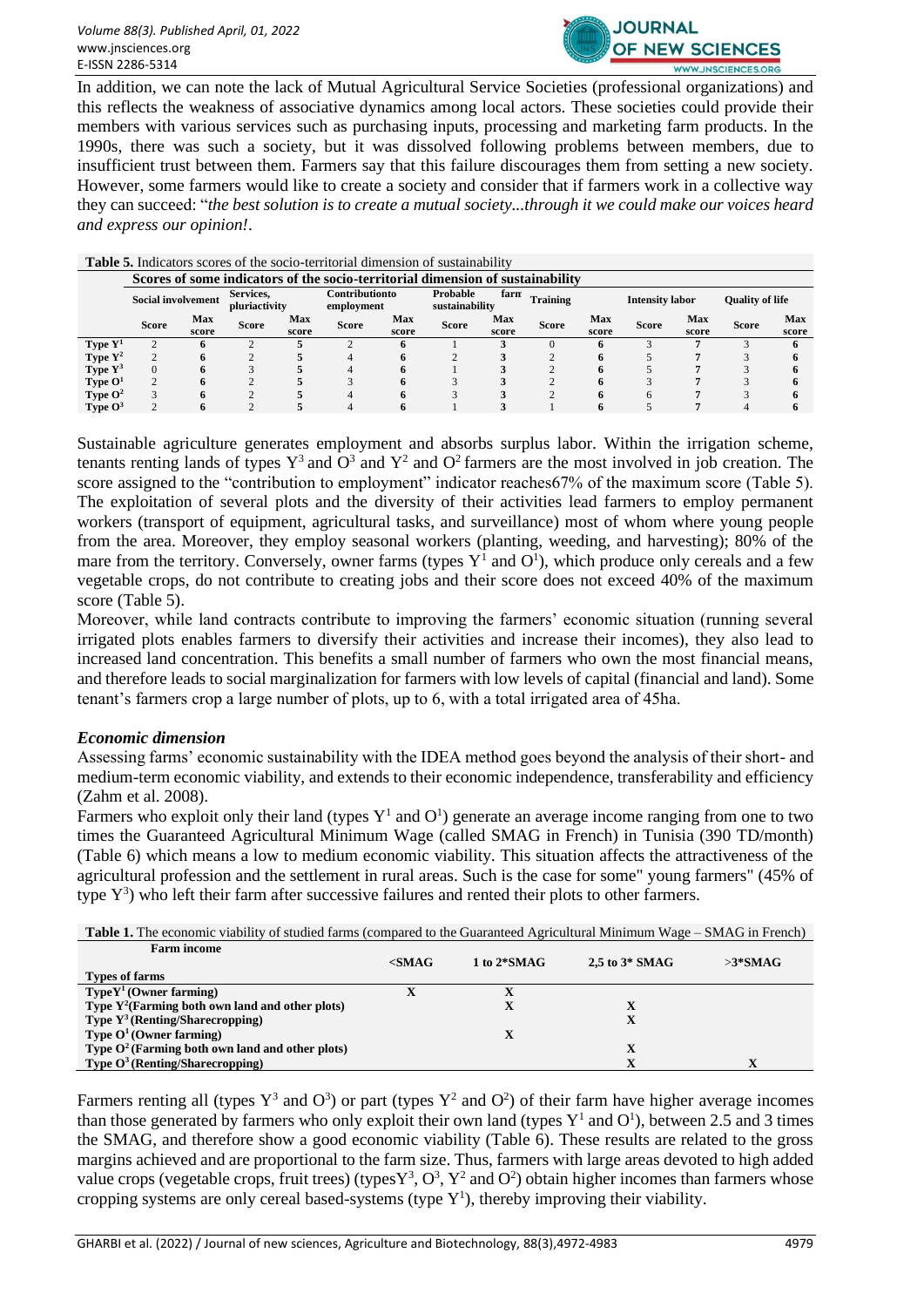

The "specialization rate" indicator constitutes a weak point, particularly for owner farms (types  $Y^1$  and  $O^1$ ). These farms are not diversified, due to the lack of surface area and financial means, and the main production concerning surface area (cereals or vegetable crops), generates from 50% to 80% of farms turnover. Therefore, the overall gross margin is highly dependent on a single crop, leading to farm fragility and threat to its viability in case of poor yields (sanitary or climatic accident) or a drop in market prices. Conversely, for tenants  $(O^2, Y^2, O^3$  and  $Y^3$  farms), the main production concerning surface area generates only 30% to 50% of the farm turnover. These diversified tenant farms are less dependent on a single crop and its hazards than the specialized owner farms  $Y^1$  and  $O^1$ .

Credits from the National Agricultural Bank are the main source of financing for farmers in Tunisia. But our results show that most of the farmers, particularly State allotters, tenants and small owners, are fairly selfsufficient and financially independent from the State, since their land status (tenant, non-owner, lack of guarantees) does not enable them to have access to public bank credits. Therefore, these farmers are not very receptive to financial aid (premiums, subsidies, etc.). Their interest mainly concerns, on the one hand, shortterm credits for cereal, fodder and potato crops, which are strategic crops for the State. On the other hand, it concerns equipment for irrigation water saving, for which State subsidies reach 60%.This highlights the lack of public aid, particularly for small owners and State allotters, there by worsening their capital shortage and impeding them from carrying out heavy investments (livestock, tree planting, etc.).

Tenant Farms, partly or fully rented, are more sustainable than ownership ones regarding the economic dimension, except for the "transferability" component. This component brings an additional dimension to sustainability analysis by assessing the existence of capital and its sustainability during foreseeable successions.

Several farmers, particularly State allotters and tenants, stated that it seems unlikely that they would continue to be farmers in the future. Indeed land exploitation, particularly through informal contracts, constitutes a very insecure form of access to land and threatens the sustainability of these farms, even if they are currently running well. Although tenant farms are often more economically viable (they generate more income than ownership farms), they are non-transferable and unsustainable due to insecure land tenure. Conversely, owners are almost certain that their farms will still exist within 10 years. They are not going to abandon their land, even those with other activities than agriculture. These farms are transferable; security of tenure and economic viability guarantee this transferability because heirs can then take them over, and thus it remains possible to maintain farmers throughout the territory. But it also implies some problems regarding landsharing at the inheritance phase.

| <b>Table 7.</b> Economic efficiency of farms studied |          |          |                |                  |         |
|------------------------------------------------------|----------|----------|----------------|------------------|---------|
| <b>Efficiency</b>                                    | $< 20\%$ | $20%$ to | 40\% to $60\%$ | $60\%$ to $80\%$ | $>80\%$ |
| <b>Types of farms</b>                                |          | 40 %     |                |                  |         |
| Type $Y^1$ (Owner farming)                           |          |          |                |                  |         |
| Type $Y^2$ (Farming both own land and other plots)   |          |          |                |                  |         |
| <b>Type <math>Y^3</math> (Renting/Sharecropping)</b> |          |          |                |                  |         |
| Type $O^1$ (Owner farming)                           |          |          |                |                  |         |
| Type $O^2$ (Farming both own land and other plots)   |          |          |                |                  |         |
| <b>Type O<sup>3</sup></b> (Renting/Sharecropping)    |          |          |                |                  |         |

The efficiency of the productive process measures the performance of the production system and techniques adopted by farmers to achieve profit (Zahm et al. 2008). There fore, this component provides an assessment of the farmer's ability to develop their resources in long term and to ensure their sustainability. Thus, landowner farmers (types  $Y^1$  and  $O^1$ ) have low average efficiency, between 20% and 40%. Conversely, tenant farmers (types  $Y^3$  and  $O^3$ ) show a good efficiency, between 60 and 80% (Table 7).

Various factors limiting the farm's sustainability are summarized in figure 2. Finally, to ensure the irrigated farms sustainability, a dialogue between the various institutions and the farmers in the scheme should be carried out based on these elements.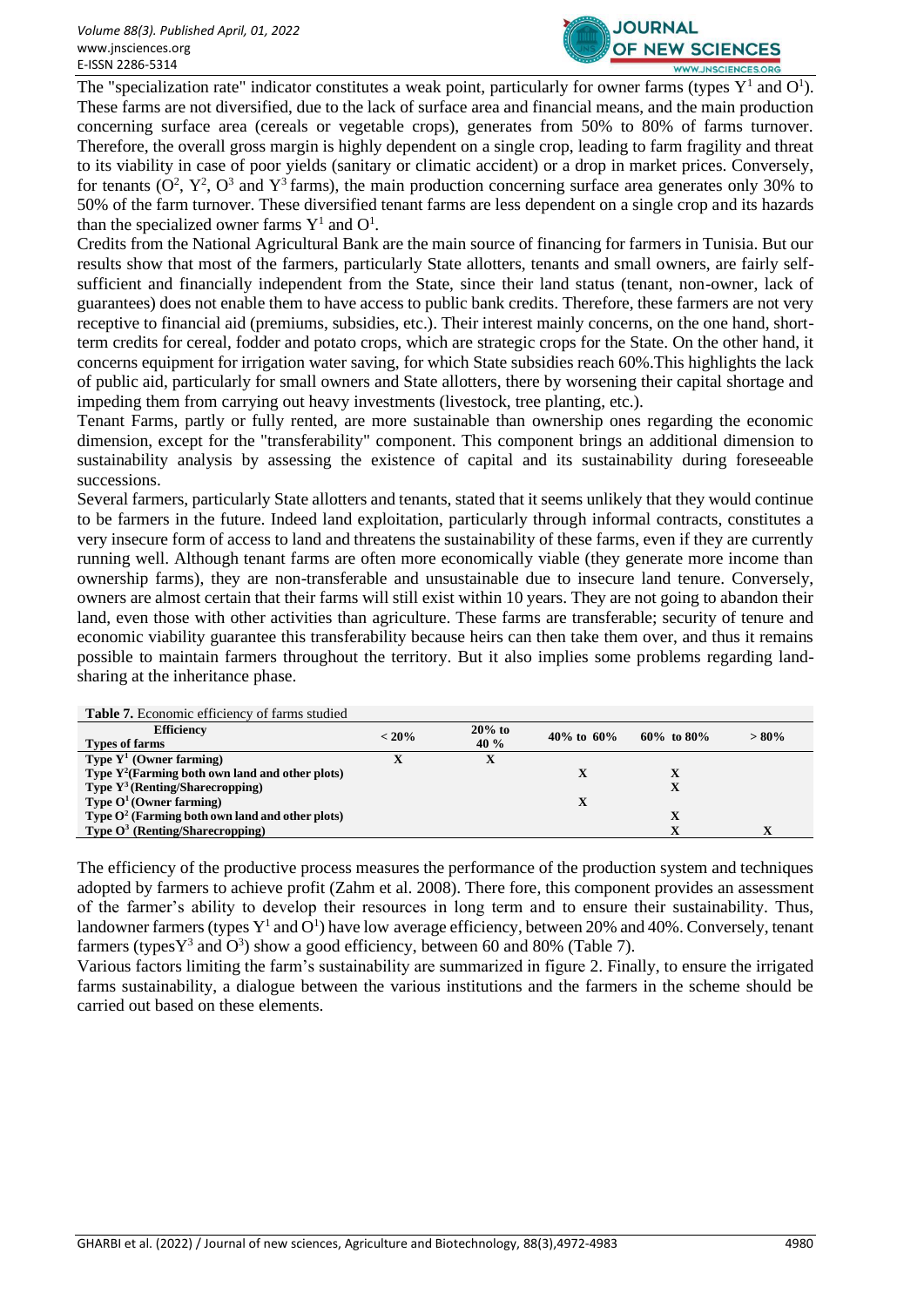





Figure 2. Factors limiting sustainability in Gaâfour scheme and suggestions for areas for improvement

## **4. Conclusion**

Within the Gaâfour irrigated area, renting land allows tenant farmers to build up a larger farm to increase their production and their farm income. Informal "contracts" are quite common, both for private-owned plots and State plots (allocated to people who were once "young farmers" and are not entitled to sublease these plots).However, the development of informal settings has generated negative effects on the scheme sustainability, even if it has positive effects on the economy.

Our results show that the studied farms only obtain low overall sustainability scores, less than half of the highest score set by the IDEA method (100). The lowest sustainability scores are found on tenant farms and are related to agro-ecological and socio-territorial sustainability. Conversely, for the economic dimension, tenant farms show the highest scores, significantly higher than those of the other types, with incomes reaching 3 times the Guaranteed Agricultural Minimum Wage in Tunisia and an economic efficiency reaching 80%.

Thus, renting land leads, on the one hand, to improved economic sustainability, through good economic performances. However, on the other hand, it produces poor environmental performance, due to an insecure tenure system and unsustainable agricultural practices (high use of pesticides and fertilizers, absence of organic fertilization, absence of legumes, absence of perennial crops, and absence of livestock).Lessees, which have no tenure security, have strategies that prioritize short-term economic objectives and neglect the agro-ecological dimension. This is linked to specific constraints imposed by tenancy status, such as the need to make short-term returns on rentals with no guaranteed duration and the impossibility of planting trees on leased land.

This situation also shows that there is a divergence between the targeted objectives of the different territory actors (institutions and farmers, owners and tenants). Economic concerns are more important for farmers, especially for tenants, than the environmental and social ones; this is also the case elsewhere in Tunisia (Taghouti et al. 2017). There is, therefore, a significant degree of "conflict" between the economic and environmental objectives, since the maximization of profit leads to increased pollution and land exhaustion. This was also observed by Baccar et al. (2019) who studied practices of irrigating farmers in the Saïs plain (Morocco), and showed that economic and environmental dimensions of sustainability may vary in opposite directions.

To improve agro-ecological sustainability the State should encourage production diversification, livestock integration and environmentally agricultural practices. It should also create a framework that enables farmers to improve their production, particularly by enhancing rural infrastructure and considering the environmental issue in agricultural policy. In addition, agricultural policies, and particularly the allocation of State lands, should have positive consequences on farms' sustainability. The State have also inheritance issues. In fact,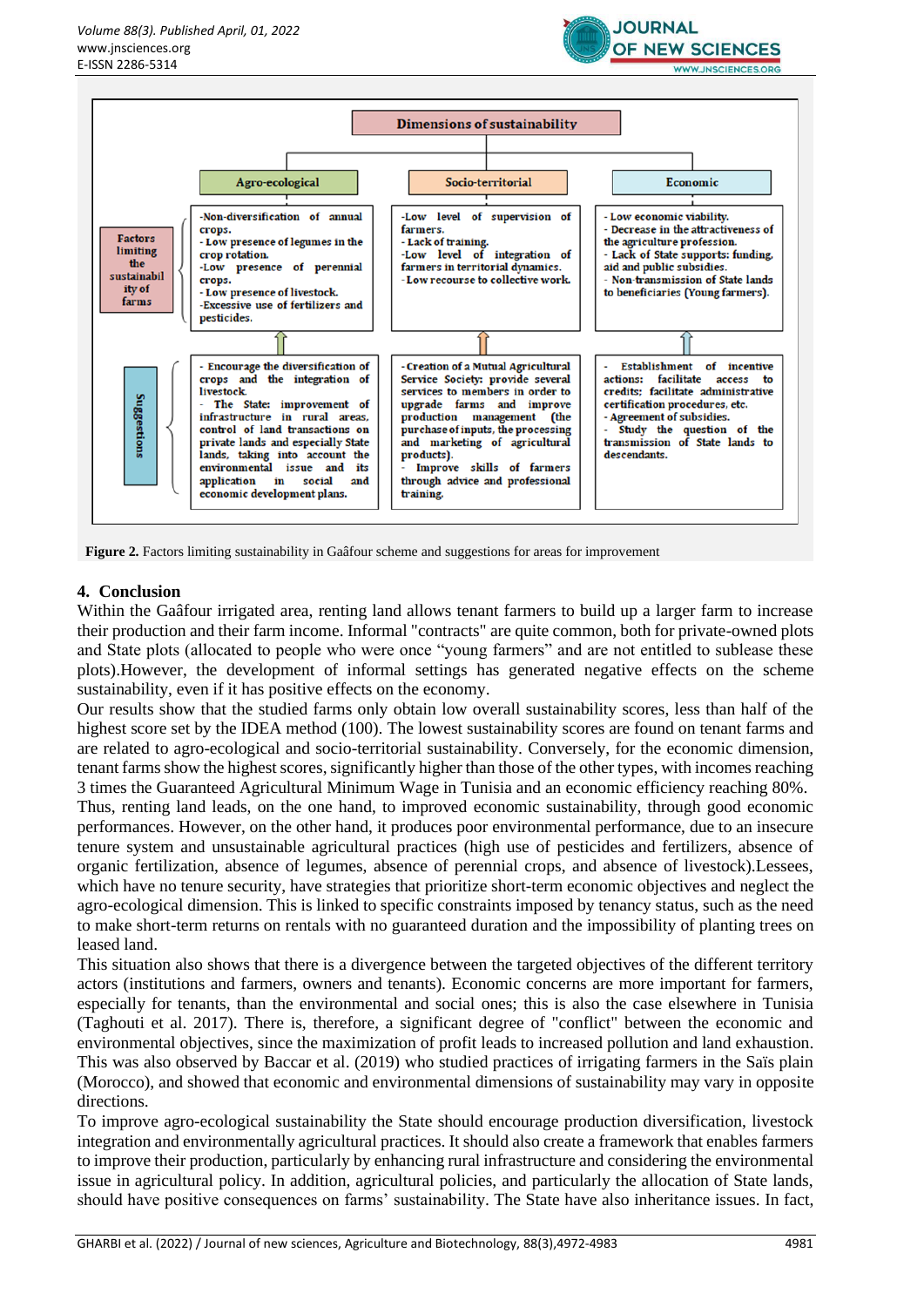

even after the end of the contract, the old beneficiaries who have invested a lot of their time refuse to leave these plots (Gharbi et al. 2018).

### **5. References**

- **Adamczewski-Hertzog A, Hertzog T, Jamin JY, Tonneau JP (2015)** Competition for irrigated land: Inequitable land management in the Office du Niger (Mali). *International Journal of Sustainable Development*, 18 (3), 161-179[.http://dx.doi.org/10.1504/IJSD.2015.070237.](http://dx.doi.org/10.1504/IJSD.2015.070237)
- Adenle AA, Azadi H, Manning L (2018) The era of sustainable agricultural development in Africa: Understanding the benefits and constraints. *Food Reviews International*, 34(5), 411- 433, DOI: [10.1080/87559129.2017.1300913.](https://doi.org/10.1080/87559129.2017.1300913)
- **Amanor KS (2008)** Sustainable development, corporate accumulation and community expropriation: land and natural resources in West Africa' in Amanor, K. S. and Moyo, S. (eds), *Land and Sustainable Development in Africa*. London and New York : Zed Books.
- **Baccar M, Bouaziz A, Dugue P, Gafsi M, Le Gal PY (2019)** The determining factors of farm sustainability in a context of growing agricultural intensification. *Agroecology and Sustainable Food Systems*, 43 (4), 386-408[,https://doi.org/10.1080/21683565.2018.1489934.](https://doi.org/10.1080/21683565.2018.1489934)
- **Barbosa GS, Drach PR, Corbella OD (2014)** A Conceptual Review of the Terms Sustainable Development and Sustainability. *International Journal of Social Sciences,* III (2), 1-15.
- **Brundtland GH (1987)** Our common future: Report of the world commission on environment and development. United Nations Commission, 4(1), 300. https://doi.org/10.1080/07488008808408783.
- **Clover J, Eriksen S (2009)** The effects of land tenure change on sustainability: human security and environmental change in southern African savannas. *Environmental Science & Policy*, *12*(1), 53- 7[0,https://doi.org/10.1016/j.envsci.2008.10.012.](https://doi.org/10.1016/j.envsci.2008.10.012)
- **Dugué P, Lejars C, Ameur F, Amichi F, Braiki H, Burte J, et al. (2014)** Recompositions des agricultures familiales au Maghreb: une analyse comparative dans trois situations d'irrigation avec les eaux souterraines, *Revue Tiers Monde 2014*/4 (220), 99-118.
- **Fadul-Pacheco L, Wattiaux MA, Espinoza-Ortega A, Sánchez-Vera E, Arriaga- Jordán CM (2013)** Evaluation of sustainability of smallholder dairy production systems in the highlands of Mexico during the rainy season. *Agroecology and Sustainable Food Systems*37(8), 882–901.
- **Gafsi M, Legagneux B, Nguyen G, Robin P (2006)** Towards sustainable farming systems: Effectiveness and deficiency of the French procedure of sustainable agriculture. *Agricultural Systems*, (90), 226–42.
- **Ghadban E, Talhouk S, Chedid M, Hamadeh SK (2013)** Adapting a European sustainability model to a local context in semi-arid areas of Lebanon. In *Methods and Procedures for Building Sustainable Farming Systems*, Marta-Costa A, Soares da Silva E (eds.). Springer: Dordrecht, Netherlands; 251-258. DOI: 10.1007/978-94-007-5003-617.
- **Gharbi I (2019)** Dynamiques et pratiques foncières en territoires irrigués : vers des arrangements contractuels pour l'utilisation des terres irriguées ? (Cas du périmètre de Gaâfour, Nord-Ouest de la Tunisie). Thèse de doctorat : INAT, Tunisie, 2019.
- **Gharbi I, Elloumi M, Jamin JY, Maayoufi D (2018)** L'attribution de terres domaniales irriguées aux jeunes ruraux en Tunisie: création d'emplois durables ou mise en place d'exploitations non viables? *Cah.Agric*.27:45001.https://doi.org/10.1051/cagri/2018026
- **Häni F, Braga F, Stämpfli A, Keller T, Fischer M, Porsche H (2003)** RISE, a tool for holistic sustainability assessment at the farm level. *International food and agribusiness management review,*  6(4), 78-90.
- **Latruffe L, DiazabakanaA, BockstallerC, DesjeuxY, FinnJ, et al. (2016)** Measurement of sustainability in agriculture: a review of indicators. Studies in Agricultural Economics, NAIK *Research Institute of Agricultural Economics*, 2016, 118 (3), 123-130.
- **Lavigne-Delville P, Toulmin C, Colin JP, Chauveau JP (2001)** Negotiating access to land in West Africa: a synthesis of findings from research on derived rights to land. Londres: IIED, 128 p. ISBN 1-899825- 95-9.
- Marchand F, Debruyne L, Triste L, GerrardC, Padel S, Lauwers L (2014) Key characteristics for tool choice in indicator-based sustainability assessment at farm level. *Ecology and Society* 19(46).
- Meul M, Van Passel S, Nevens F, Dessein J, Rogge E, Mulier A, Van Hauwermeiren, A(2008) MOTIFS: a monitoring tool for integrated farm sustainability. *Agronomy for Sustainable Development,*(28), 321– 332.
- **Pham LV, Smith C (2013)** Agricultural sustainability in developing countries: An assessment of the relationships between drivers and indicators in Hoa Binh Province, Vietnam. *Agroecology and Sustainable Food Systems* 37, (11), 44–86. DOI:10.1080/21683565.2013.833153.